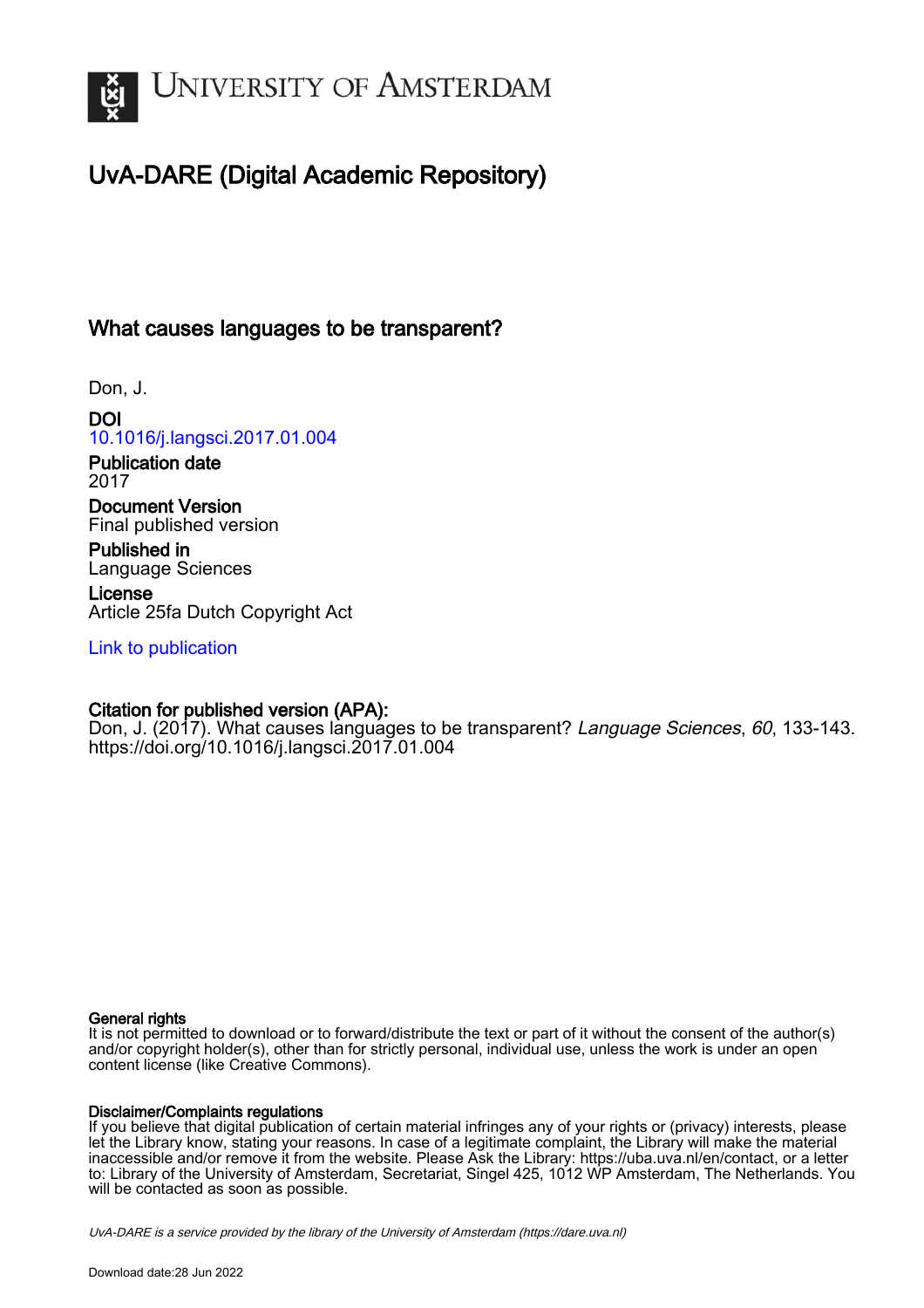# Language Sciences

journal homepage: [www.elsevier.com/locate/langsci](http://www.elsevier.com/locate/langcom)

# What causes languages to be transparent?

## Jan Don

ACLC, University of Amsterdam, The Netherlands

## article info

Article history: Available online 9 February 2017

Keywords: Complexity Transparency Contact-languages Mutual Exclusivity Principle Language acquisition

## **ABSTRACT**

There is a long tradition in linguistic research (Antilla, 1972; Dressler, 2005) arguing that one-to-one correspondences between form and meaning are somehow more 'natural', 'optimal' or at least simpler than structures lacking such transparent correspondences. Also recently, it has been argued (e.g. Leufkens, 2013) that in general creole-languages adhere more to such a principle than non-creole languages.

In this paper I argue that transparency when found anywhere in languages must be considered from the perspective of learning strategies rather than from the perspective of the computational system. I first argue that transparency is not a principle of grammar. On the contrary, the mapping between the (morpho-)syntax and the phonology in natural languages is characterized by mismatches between structure and form. Consequently, the idea that a transparent mapping is somehow 'optimal' is, at least from the perspective of the grammar, misguided. This raises the question why it seems to be the case that transparency is a tendency that may be observed in contact-languages. I answer this question by invoking the Mutual Exclusivity Principle (Merriman and Bowman, 1989) known from word-learning by children, which roughly entails that forms that have been assigned a meaning by the language learner, will not be used in different meanings. Vice versa references that have a particular form will not be expressed by another form. This principle is perfectly in line with transparency. Recently, it has been shown that the Mutual Exclusivity Principle is also operative in other mammals, so we can safely assume that it belongs to more general rather than task-specific cognitive mechanisms. Furthermore, I claim that the Mutual Exclusivity Principle works on stored items only. Since second language acquisition plays a central role in the formation of creoles (Lefebvre et al., 2006; Veenstra, 2009; Muysken, 2013) and since, generally speaking, second language learners rely more on declarative knowledge ('storage') than on procedural knowledge ('computation') (see e.g. Blom et al., 2008), I argue that the effect of the Mutual Exclusivity Principle will be greater in second language acquisition than in first language acquisition. As a result we may see a tendency towards transparency in contact languages.

2017 Elsevier Ltd. All rights reserved.

## 1. Introduction

There is a long tradition in linguistic research ([Antilla, 1972; Dressler, 2005](#page-10-0)) arguing that one-to-one correspondences between form and meaning are somehow more 'natural', 'optimal' or at least simpler than structures lacking such transparent correspondences. The idea seems to be that language in its purest form would not allow complexities that encumber the relation between form and meaning. In this paper, I would like to propose a different view. I claim that any observed transparency of this type results from a more general cognitive mechanism, rather than assuming that simplex one-to-one correspondences between form and meaning are part of the core of the linguistic system. Moreover, I think there are

<span id="page-1-0"></span>



型

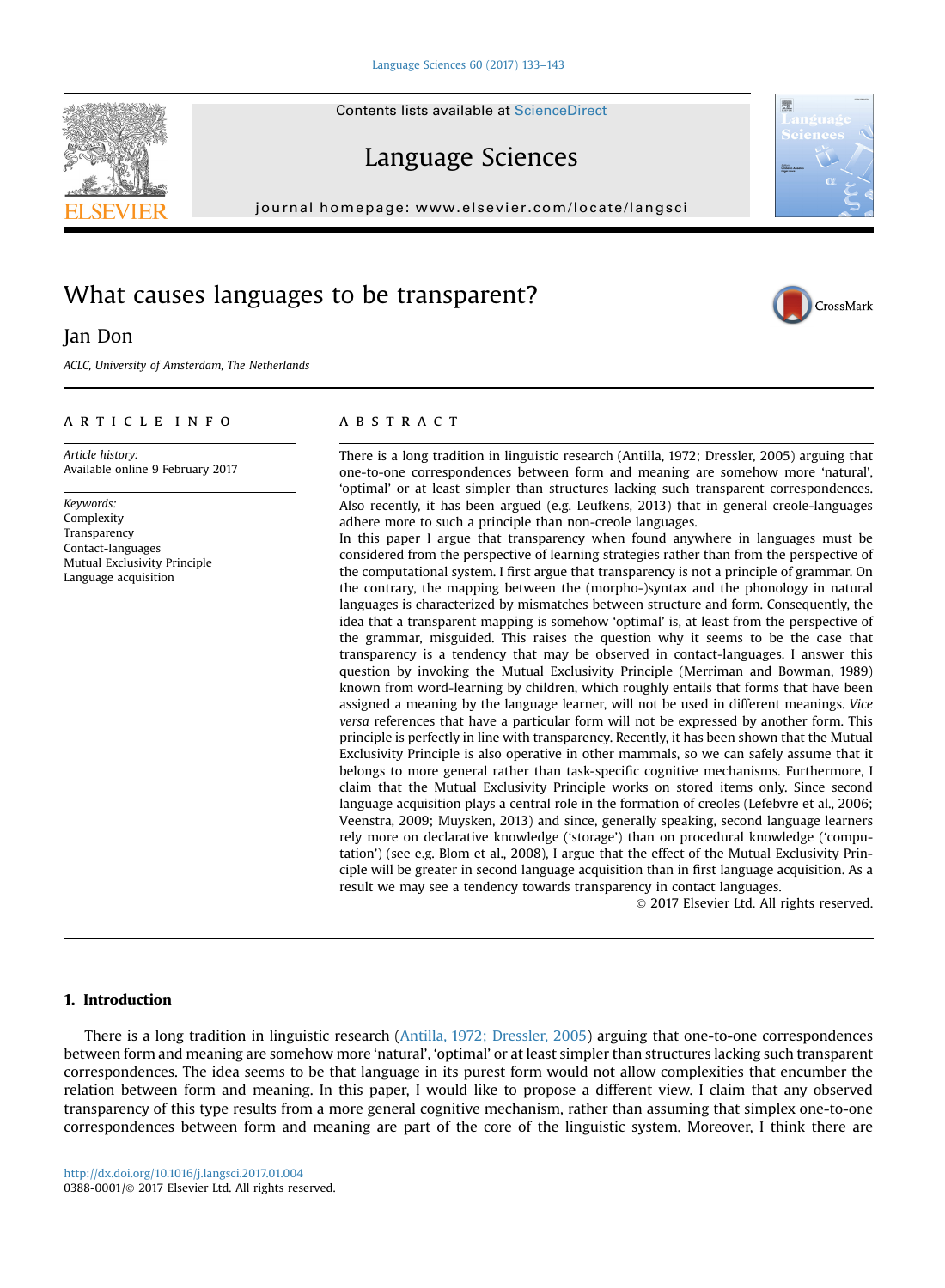strong indications that this general cognitive mechanism is not specific to humans. I hope to show that grammars, in a narrow sense to be made clear below, do not seem to care much about one-to-one correspondences between meaning and form or, more generally, between different levels of representation. This implies that if we find patterns of transparency in languages, they should result from other factors (e.g. age of onset with correlating learning strategies, nature of input, monolingual vs. multilingual context).

[Chomsky \(2005\)](#page-11-0) distinguishes three factors in language design. The first factor is the human genetic endowment, i.e. Universal Grammar (UG, hereafter). The second factor is experience, which may lead to variation within relatively narrow limits defined by UG (i.e. informally speaking, differences between 'languages'). Thirdly, Chomsky separates language-external factors among which "principles of data-analysis that might be used in language acquisition" and "principles of structural architecture [...] including principles of efficient computation, which would be expected to be of particular significance for computational systems such as language" [\(Chomsky, 2005](#page-11-0); 6). I submit that 'transparency', in as far as it is true of languages (see the discussion in Section [2](#page-3-0)), is a principle that belongs to the third factor and is required to allow some computational efficiency.

[Leufkens \(2013\),](#page-11-0) who proposes to separate the notion 'transparency' from the much broader notion 'complexity', finds that contact languages are more transparent when compared to languages that do not share their particular histories of origin. If transparency is not part of UG, the question is what the source is for this apparent force towards more transparency and why this force leaves its marks particularly in contact languages. I submit that the Mutual Exclusivity Principle<sup>1</sup> ([Merriman and Bowman,](#page-11-0) [1989](#page-11-0)) which is known from research in child word-learning, plays a crucial role in the explanation. This principle roughly entails that children (or other subjects) will not use forms with previously assigned meanings to refer to something new, and, vice versa, references that have been given an expression will not be expressed by another form. This principle does not seem specific to language and is not part of the first factor, but seems a far more general learning principle part of the third factor. Moreover, the principle is also not human-specific, since it has been found to be operational in dogs [\(Pilley and Reid, 2011\)](#page-11-0).

[Leufkens \(2013\)](#page-11-0) claims that so-called creole languages are more transparent than non-creoles. Similarly, other empirical studies have appeared claiming that creole languages can be successfully separated from other languages ([Parkvall, 2008;](#page-11-0) [Bakker et al., 2011](#page-11-0)). For example, Bakker et al. construe phylogenetic networks on the basis of a large number of 'structural features' of a balanced sample of languages and show that the creole languages in the sample form a group. They conclude: "Whether one takes creole properties and looks for those in non-creole languages, or whether one takes a set of typological properties used for typological research, and then looks at a sample with creoles and non-creoles, the results are the same: creoles stand out." ([Bakker et al., 2011:](#page-10-0) 35). In the same vein [Leufkens \(2013\)](#page-11-0) concludes: "All contact languages 'gained' transparency with respect to their source languages: many non-transparent features of the source languages are lost so that the contact languages turn out to have a higher degree of transparency compared to their sources" ([Leufkens, 2013:](#page-11-0) 357). These controversial claims have been disputed in the creolist literature [\(Braun and Plag 2003; Kouwenberg, 2010, 2012;](#page-11-0) [Fon Sing and Leoue, 2012; DeGraff 2001; DeGraff et al., 2013; Aboh, 2015, 2016\)](#page-11-0), and one may wonder how we may explain such empirical results if we acknowledge at the same time that a realistic view of language should take into account that "[ $\dots$ ] contact of some degree is ubiquitous in language" ([Ansaldo, 2004](#page-10-0): 490) and that such realistic view is contrary to the idea that passing in toto of a language as a system is the normal situation.

I would like to suggest that at least part of the success of empirically separating contact languages from others, might be due to the particularities of second language acquisition (henceforth: L2A) that plays an important role in the emergence of contact languages. In [DeGraff](#page-11-0)'s (2002: 391) L2A-L1A cascade hypothesis, for instance, "second-language acquisition and firstlanguage acquisition play distinct and complementary roles in various stages of creole genesis, with the (substrate-influenced) output of second-language acquisition playing a key role in defining the primary linguistic data in subsequent firstlanguage acquisition" (see also [Aboh, 2015\)](#page-10-0). I will suggest that there are reasons to believe that the force of the Mutual Exclusivity Principle is stronger in second language acquisition than first language acquisition due to the particularities of the former process. The idea is that if we fully understand how second language acquisition differs from first language acquisition, this will allow us to see why some principles of learning not specific to language may leave their mark on languages that result predominantly from second language acquisition.

The central reasoning of this paper runs as follows. Following work by [DeGraff \(2002\)](#page-11-0) and [Aboh \(2015\)](#page-10-0) I assume that in situations of contact, different types of language learners may play a role in the formation of a new language, including L2 learners and bilingual speakers (2L1) [\(Lefebvre et al, 2006; Veenstra, 2009](#page-11-0)). Features of both languages in contact may be chosen to be part of a newly arising grammar. Furthermore, I assume that language learning is subject to a 'critical period' in the sense that it comprises several sensitive periods, each one for a different part of the mainly inflectional system of the language (see e.g. [Meisel, 2008, 2011](#page-11-0)). Once the critical window for the acquisition of some inflectional property closes, the L2-learner has to rely on general cognitive mechanisms to acquire the system in question. Consequently, such inflectional elements will be vulnerable in the transmission to later generations especially in contact situations where L2-learners play a central role in the transmission. Given these assumptions, it is to be expected that these contact languages reflect these general cognitive principles to a larger extent compared to their non-contact neighbors.<sup>2</sup> More specifically, if the Mutual

See also [Clark, 1987](#page-11-0) for a very similar idea, called the "Principle of Contrast".

 $2$  Given these assumptions, we should not exclude situations of contact involving predominantly L1 learners. In these cases, we don't expect these general cognitive principles to play a more important role. [Aboh \(2015\)](#page-10-0) argues that certain aspects of creoles can only be accounted for if we assume the presence of L1 bilingual learners who were able to acquire the target European languages, while acquiring the creole simultaneously.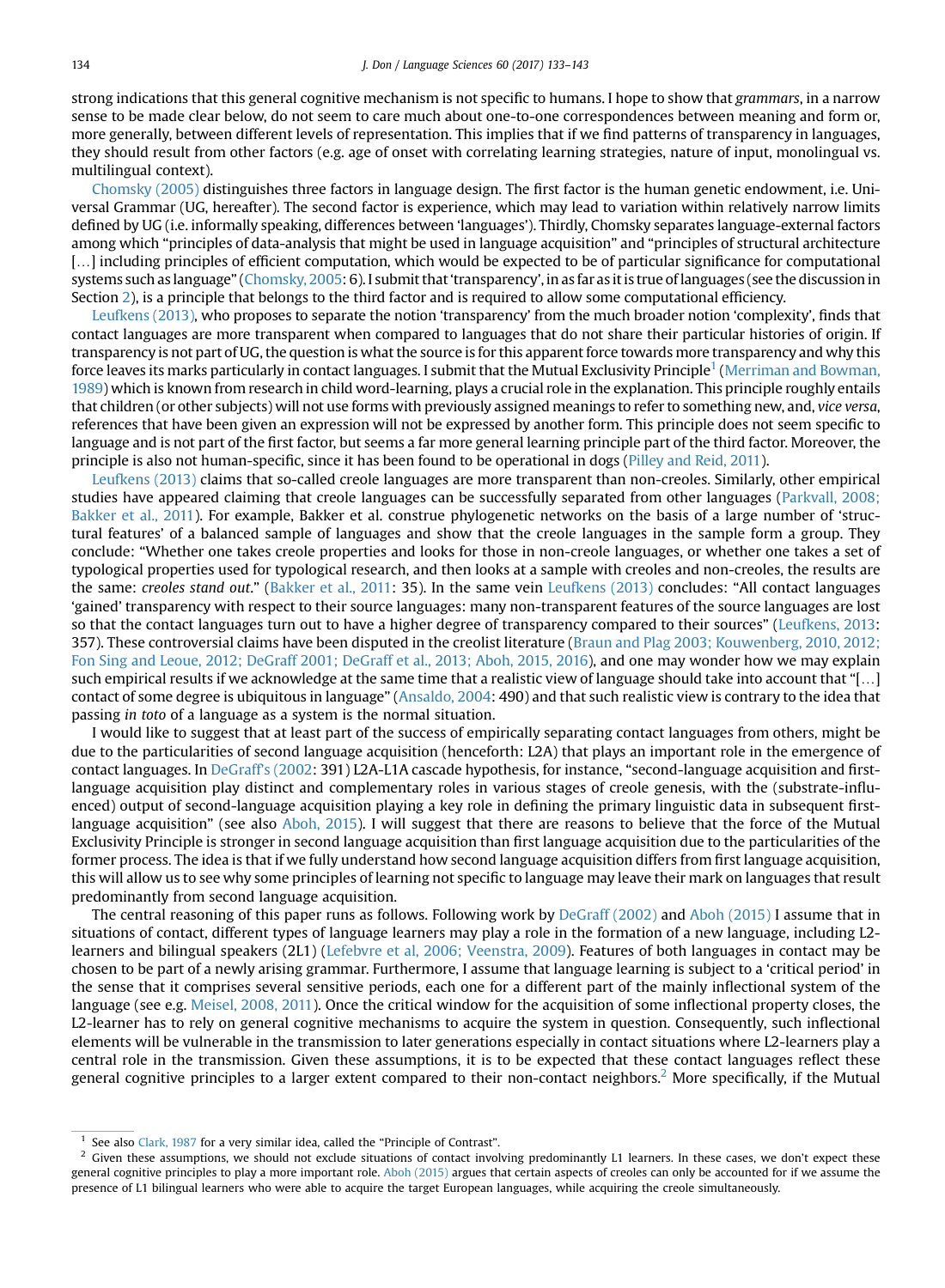<span id="page-3-0"></span>Exclusivity Principle is a general cognitive device that steers L2-learners in their acquisition process, then the result of that steering may be reflected in contact languages to a larger extent than in non-contact languages.

In the model of grammar that I will adopt for concreteness sake, the place where abstract 'function' gets form is during a stage in the derivation that is referred to as 'spell-out', which is located at the interface between syntax and phonological form. This is generally considered to be a central concern of morphology. Consequently, the focus of this paper will be on the morphology of languages.

The paper is organized as follows. In Section [1,](#page-1-0) I will show two things; first, I will argue that only theories that assume morphology to be 'additive' and, in principle, compositional, may allow for transparency. I will illustrate this point by showing that Construction Morphology allows for types of rules that disrupt compositionality and therefore transparency. In doing so, I also illustrate a second point: the transparency of a particular morphological system is dependent upon one's analysis of that system.

In Section 2, I will show that the direction that morphological theory has taken is motivated precisely by mismatches between the morpho-syntactic level of representation and the phonology of a language. The phonology does not directly reflect the morpho-syntactic structure. On the contrary, languages employ different means to 'package' the morpho-syntactic information into phonological forms. Realizational models of morphology were developed precisely to account for such mismatches. There are many cases in which the morphology is clearly non-transparent and still this does not seem to overload or disrupt the computational system. The conclusion of this section is that transparency cannot be a part of the grammar. Hence, it cannot be a principle of the first factor.

In Section [3](#page-5-0), I will argue that transparency is strongly related or maybe even identical to the Mutual Exclusivity Principle known from the acquisition of lexical forms. It turns out that this principle is also operative in non-humans. I take it that this very general cognitive principle is part of the third factor of language design in [Chomsky](#page-11-0)'s (2005) terms.

In Section [4](#page-8-0), I will ask why [Leufkens \(2013\)](#page-11-0) can be successful in characterizing creole languages as (more) transparent (assuming that her analysis is on the right track). Given the result of Section 2, this is a surprising result because if transparency is not part of the grammatical principles, how can it still have an impact on some languages? I submit that the answer to this question lies in the combination of two separate conditions. First, some contact languages are to a large extent formed by L2-learners. Second, L2-learners have been generally shown to rely more on declarative knowledge than procedural knowledge (see e.g. [Blom et al., 2008](#page-10-0)), whereas L1-learners rely primarily on procedural knowledge. As a consequence the Mutual Exclusivity Principle will have more chance to take effect in L2-learning. Ultimately this will yield more one-to-one mappings for form and meaning, resulting in a somewhat more 'transparent' morphosyntax in these contact languages.<sup>3</sup> In Section [5,](#page-8-0) I conclude.

## 2. Transparency

In this section I will first show that the notion of transparency can be defined in terms of reliable correspondence between two levels of representation. Therefore, if we want to investigate to what extent languages are transparent, we need to discard those models of grammar that do not assume that language consists of pairwise correspondences between elements of form and elements of meaning. Such models do not allow for compositionality that is a prerequisite for transparency. Note, however, that measuring transparency depends on one's linguistic analysis of a particular phenomenon.

[Hengeveld \(2011\)](#page-11-0) defines transparency somewhat informally as a one-to-one relation between two levels of representation. He frames the discussion in the context of Functional Discourse Grammar [\(Hengeveld and Mackenzie, 2008](#page-11-0)) with its multi-layered structure in which elements of one level correspond to elements of the next level. [Leufkens \(2013\)](#page-11-0) aims to show that this notion separates 'contact languages' from languages spoken within a relatively homogeneous community over a long period of time. The idea that languages 'ideally' conform to a one-to-one mapping between form and meaning seems to be deeply rooted in the (historical) linguistic tradition. Antilla claims that: "The higher, more general principle of one meaning, one form is as old as European linguistics" [\(Antilla, 1972](#page-10-0):107). A fully transparent language would be a language in which each element of form would correspond to one and the same meaning and vice versa. Clearly, this is generally not the case; languages have lots of homonyms, are replete with ambiguity, and there are hardly any inflectional systems without syncretisms or redundancy [\(Matthews, 1974; Bobaljik, 2008\)](#page-11-0). Likewise, derivational affixes are very often prone to polyfunctionality (see e.g. [Beard, 1995; Booij, 1996](#page-10-0)), etc. So, if transparency is indeed a factor in the design of language, then it is a property that is not immediately visible. But of course the principle could operate at deeper levels of linguistic analysis.

So, rather than looking at some, maybe superficial, properties of languages we will have to look deeper into the systems that natural languages employ to map meaning to phonological form. And, in order to be able to decide whether a particular system is transparent, I propose to define transparency (in line with [Hengeveld, 2011\)](#page-11-0) somewhat more formally in (1) and (2).

<sup>&</sup>lt;sup>3</sup> Another external reason for less complexity in contact-languages is discussed by [Aboh and Ansaldo \(2007\)](#page-10-0). They observe a major effect on the formation of contact-languages if the languages involved are typologically distinct (in terms of being isolating, agglutinative or polysynthetic). Much of the morphological shape of the Caribbean creoles can be predicted by looking at the type of languages in contact: semi-agglutinating (English/Romance) and isolating (Kwa).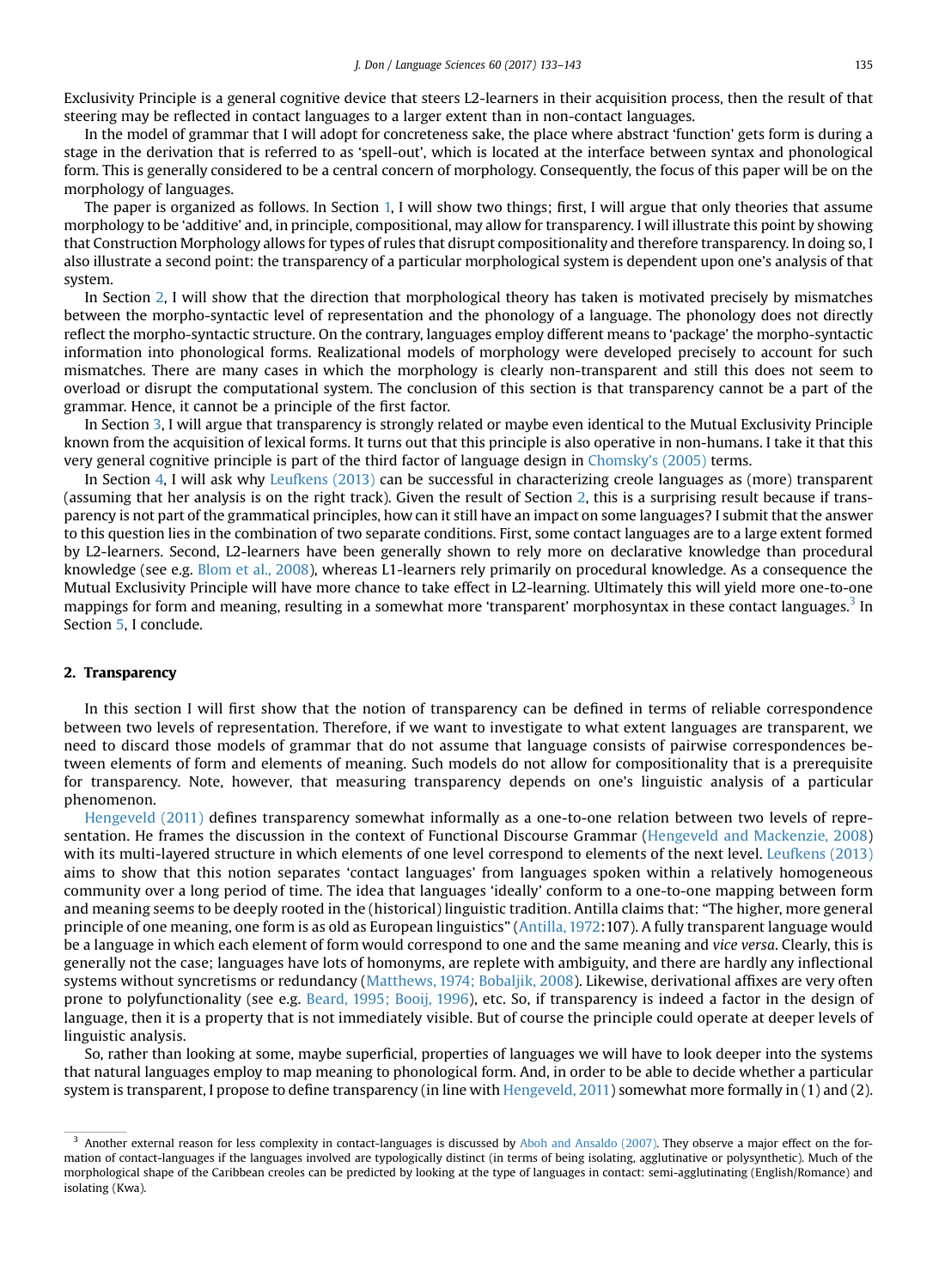A language is seen as consisting of two or more levels of representation. Each representation at a particular level corresponds to a representation at another level.

(1) a. Correspondence

Given two representations (A1, B1), each at a different level of representation (A, B), there is a correspondence relation R(A1, B1) iff for every  $a_i$ , element of representation

 $A1 = \{a_1, a_2, a_3, \ldots, a_n\}$ , there is a corresponding  $b_i$  (its 'form'), element of representation

 $B1 = \{b_1, b_2, b_3, \ldots, b_n\}$ , and iff for every  $b_i$ , element of B1, there is a corresponding  $a_i$ 

(its 'meaning'), element of A1

#### b. Reliability

Given a correspondence between two representations R(A1, B1), each individual mapping between  $a_i$ , an element of A1, and  $b_i$  an element of B1 is said to be reliable iff for all instances of  $a$  (at A) the same element b at B is found and iff for all instances of b (at B) the same corresponding element a is found at A

### (2) Transparency

Language L is transparent, iff all levels of representation *correspond* to each other (in the manner defined in 1a), and iff all mappings are reliable (in the manner defined in 1b)

To illustrate, some relations that are not transparent according to these definitions are given in (3):

|  | $(3)$ a. A: P Q                                                                                                                                                                                                                                                                      |  | b. A: P                       |        |  |
|--|--------------------------------------------------------------------------------------------------------------------------------------------------------------------------------------------------------------------------------------------------------------------------------------|--|-------------------------------|--------|--|
|  | the control of the control of<br>B: p                                                                                                                                                                                                                                                |  | the control of the control of | B: p q |  |
|  |                                                                                                                                                                                                                                                                                      |  |                               |        |  |
|  | c. A: P Q P R d. A: P Q P X                                                                                                                                                                                                                                                          |  |                               |        |  |
|  | $\sim$ 11 $\sim$ 11 $\sim$ 12 $\sim$ 12 $\sim$ 12 $\sim$ 12 $\sim$ 12 $\sim$ 12 $\sim$ 12 $\sim$ 12 $\sim$ 12 $\sim$ 12 $\sim$ 12 $\sim$ 12 $\sim$ 12 $\sim$ 12 $\sim$ 12 $\sim$ 12 $\sim$ 12 $\sim$ 12 $\sim$ 12 $\sim$ 12 $\sim$ 12 $\sim$ 12 $\sim$ 12 $\sim$ 12 $\sim$ 12 $\sim$ |  |                               |        |  |
|  | B: pq x r B: pq pq                                                                                                                                                                                                                                                                   |  |                               |        |  |

In (3a) and (3b) the different levels of representation A and B do not correspond; there is no correspondent for Q in (3a) or q in (3b). In (3c) the levels of representation nicely correspond but there is no reliability: sometimes P maps onto p and sometimes onto x. The same holds for (3d); here q sometimes maps onto Q and sometimes onto X.

It is important to note that there is a certain analytic freedom for linguists to remedy the non-corresponding cases in (3a) and (3b). Some linguists will be happy to assume a zero at either level, which would make the levels correspond. Also, in (3c) and (3d) it could be argued that p and x in (3c) are accidentally synonymous (assuming for the moment that p and x belong to some 'form'-level and P and Q to some 'meaning'-level). To the extent that one allows for such analytic freedom, the notion of transparency is dependent on one's particular linguistic analysis.

I now turn to a concrete example of a grammatical model, i.e. Construction Morphology (CM hereafter) that serves to illustrate the minimum conditions for transparency to exist. Since CM allows for non-corresponding levels, there is no transparency to begin with. In order to illustrate the model I will directly turn to a concrete analysis. [Booij \(2010](#page-11-0): 35) gives the following data from Dutch:

| (4) | inhabitative | toponymic adjective | female inhabitative |
|-----|--------------|---------------------|---------------------|
|     | Provençaal   | Provencaal-s        | Provençaal-s-e      |
|     | Amerikaan    | Amerikaan-s         | Amerikaan-s-e       |
|     | Guatemalteek | Guatemalteek-s      | Guatemalteek-s-e    |
|     | Chileen      | Chileen-s           | Chileen-s-e         |
|     | Portugees    | Portugees           | Portuge-s-e         |
|     | Ambonees     | Ambonees            | Ambone-s-e          |
|     | Romein       | Romein-s            | Romein-s-e          |
|     | Palestijn    | Palestijn-s         | Palestijn-s-e       |
|     | Breton       | Breton-s            | Breton-s-e          |
|     | Aziaat       | Aziat-isch          | Aziat-isch-e        |
|     | Monegask     | Monegask-isch       | Monegask-isch-e     |
|     | Israeliet    | Israeliet-isch      | Israelit-isch-e     |
|     | Moskoviet    | Moskoviet-isch      | Moskoviet-isch-e    |
|     |              |                     |                     |

Booij observes that "the female inhabitative is formally derived through attachment of the female suffix  $-e$  (schwa) to the toponymic adjective, even though they express the meaning 'female inhabitant of'" ([Booij, 2010:](#page-11-0)35). As we can observe, any allomorphy present in the toponymic adjective is also present in the female inhabitative. Moreover, any allomorphy present in the inhabitative also carries over to the toponymic adjective. So, for Booij the point is that there is no semantic relation between 'female inhabitative' and the 'toponymic adjective', but despite this fact, the female inhabitative is as to its form, clearly derived on the basis of the adjective.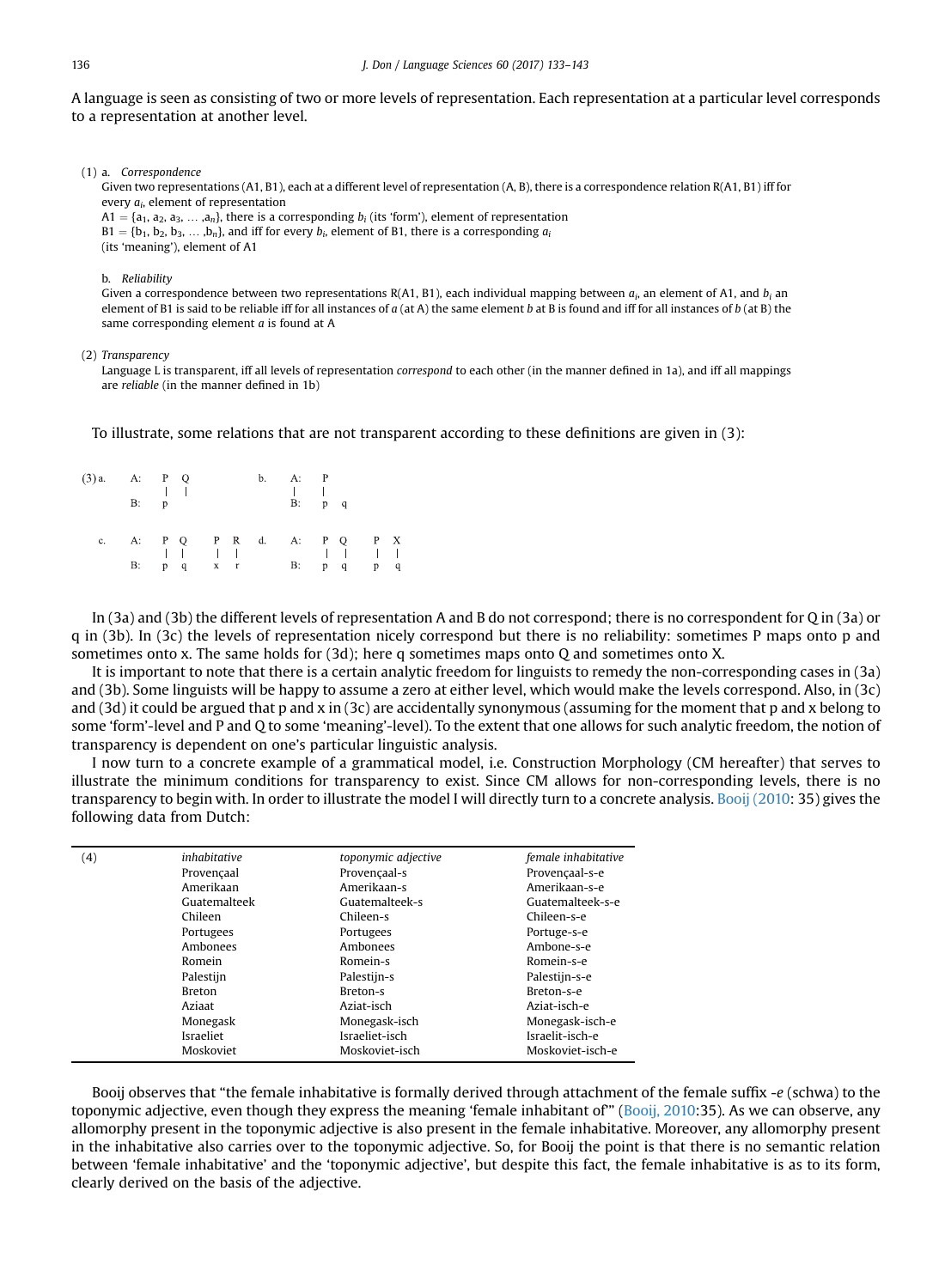<span id="page-5-0"></span>Schematically, we may represent the situation as in (5), where there is a correspondent of -isch at the morpho-semantic level in the adjective (5a), but not in the female inhabitative (5b):

| (5) | d. | aziat                                      | iceb<br>$-15C11$ | U. | aziat<br>-   | isch   |     |
|-----|----|--------------------------------------------|------------------|----|--------------|--------|-----|
|     |    |                                            |                  |    |              |        |     |
|     |    | <b>7144T</b><br>$'$ . Let $\bm{\mu}$ . Let | ADI.             |    | <b>ZIAAT</b> | $\sim$ | FEM |

This entails that the phenomenon is analysed as non-transparent. The reason is that according to Booij one cannot decompose the meaning of 'female inhabitative' in corresponding elements at the formal representation. Such decomposition is a prerequisite for a construction to be transparent.

What does this tell us? First, if the above reasoning is correct, then there is only a potential role for transparency if language is compositional. Since transparency is a stronger notion and includes compositionality, analyses that allow for noncompositionality immediately lead to non-transparency.

Second, it also shows – although this may sound trivial – that transparency is dependent on one's linguistic analysis. If one – and in fact, we will do so immediately below – offers a compositional analysis of the female 'inhabitative' in Dutch, this may also turn out to be a transparent phenomenon.

I will illustrate this second point by giving an alternative for the analysis presented by Booij. [Don and Lin \(2014\)](#page-11-0) have argued that the underlying structure of the Dutch female 'inhabitative' is as in (6):



As a first step towards this analysis, [Don and Lin \(2014\)](#page-11-0) argue that adjectives such as amerikaans are directly built from a complex root that consists of the toponymic root  $(\sqrt{AMERIKA})$  plus a root-affix  $(\sqrt{AAN})$  (see [Lowenstamm, 2015](#page-11-0) for the idea of affixes-as-roots). This complex root can be nominalized (leading to the neutral inhabitative amerikaan 'american') as in (6a) or, as is the case in (6b), can be 'adjectivized' (amerikaan-s 'american'). In this analysis the identical allomorphy of neutral inhabitatives and adjectives is explained by the fact that both are built from the same (complex) root.

Second, the idea of Don & Lin's analysis is that the semantics of the adjective is preserved in the female inhabitative (the nP in (7)).



Informally, the semantics of the adjective (the aP in  $(6)$  and  $(7)$ ) can be paraphrased as 'related to x', where x is the toponym. The semantics of the female personal noun (the nP in (7)) is simply 'female n related to toponym'. The interpretation 'female inhabitant' is not grammatically encoded but is simply the most salient pragmatic interpretation for this semantics (see [Aronoff, 1980](#page-10-0)). A female related to a country is in most cases the female inhabitant of such a country.

Following a suggestion by an anonymous reviewer we may even go one step further and assume that the schwa realizes a nominal head, rather than the female nominal head. It has been argued in the literature (e.g. [Zonneveld, 1986](#page-11-0)) that this suffix is the same suffix as the adjectival inflection. The fact that 'female inhabitant' is often the most salient reading is then simply due to pragmatics. The (more specific) forms in the left-hand column of (4) block the reading 'male inhabitant'. The crucial point here is that the analysis of Don & Lin is compositional, contrary to the one proposed by [Booij](#page-11-0) [\(2010\)](#page-11-0) in (5).

#### 3. Non-transparency

In this section we will show that the one-form one-meaning principle conflicts with fundamental insights of much of recent theorizing. I will show that precisely recurrent types of mismatches between morpho-phonology and morphosyntax have led researchers to propose models of morphology that allow for these mismatches. The architecture of these theories is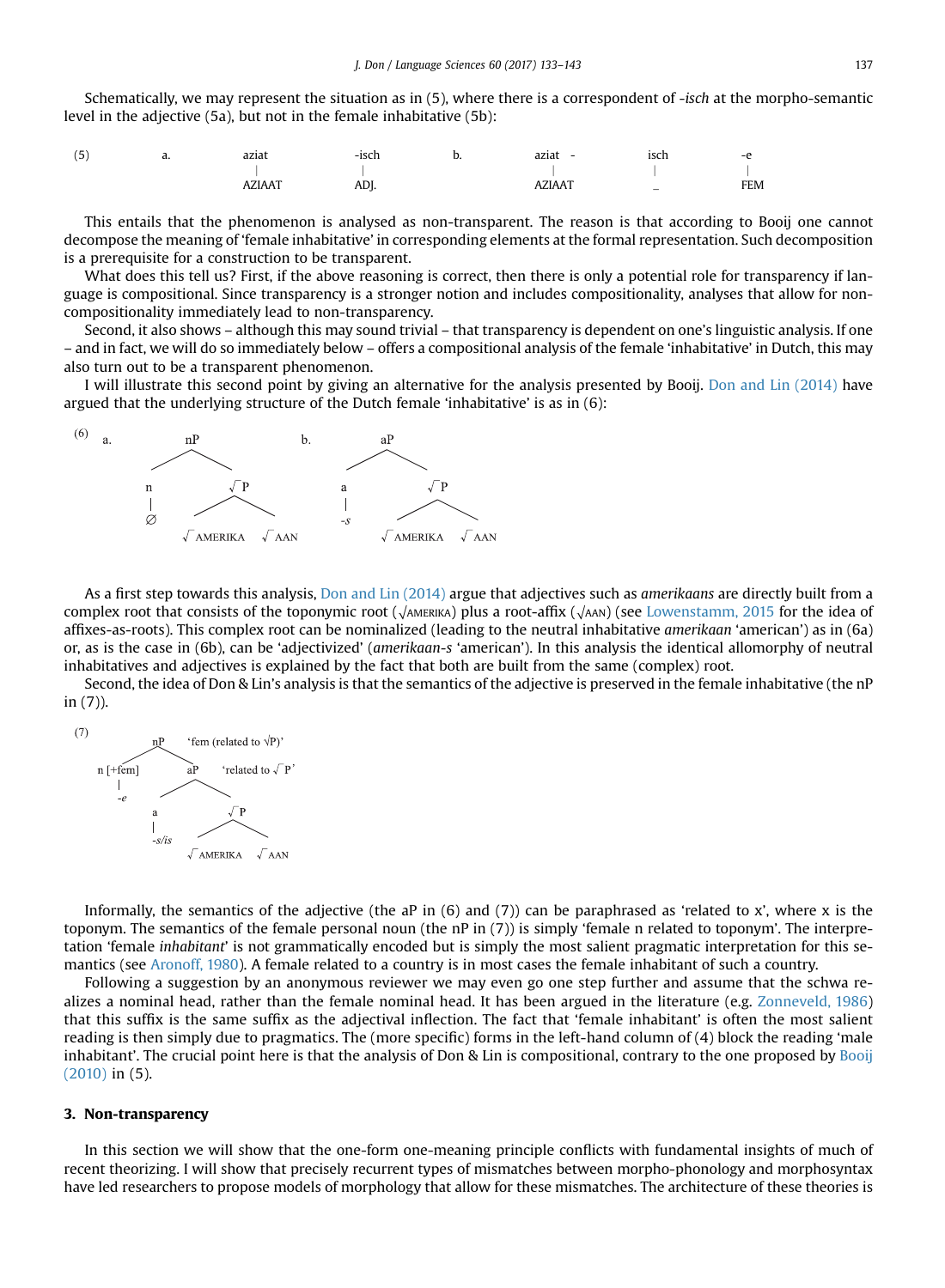precisely motivated by the existence of such cases of non-transparency. I take this as evidence for the claim that transparency does not belong to Chomsky's first factor of language design.

In current analyses of complex morphological systems as proposed by realizational models such as Distributed Morphology ([Halle and Marantz, 1993; Harley and Noyer, 1999](#page-11-0)) (DM hereafter) and Nanosyntax [\(Caha, 2009\)](#page-11-0), languages may package relatively large chunks of morpho-syntactic information in single affixes. According to DM, this morphosyntactic information is present in the syntax as feature bundles, while in Nanosyntax it is conceived of as a number of contiguous hierarchically organized nodes in a tree. Let us first somewhat abstractly clarify the problem for the notion of transparency in DM and then turn to Nanosyntax. Note that both DM and Nanosyntax, contrary to Construction Morphology as we have seen in the previous section, conform to the principle of correspondence as defined in (1a). Both DM and Nanosyntax build a morpho-syntactic representation consisting of pieces that receive a phonological (and semantic) interpretation.

DM assumes that inflectional information originates in syntax. Any features specifying inflectional categories such as case, number, gender, person, mood, aspect, tense, etc. originate in the syntax as separate functional projections. Spell-out is the operation that 'realizes' this syntactic representation as a phonological form. Mediating between the syntactic representation and the phonology are so-called Vocabulary Items (VIs) that 'map' part of the morpho-syntactic representation on fixed pieces of phonology, i.e. the affixes. Transparency in this model would mean that VIs always realize the same piece of structure by the same phonological form and vice versa. However, this is not the case. There are several reasons for the breakdown of this one-to-one mapping. First, an important insight of these realizational models, that dates back to [Anderson](#page-10-0) [\(1992\),](#page-10-0) and is further extensively argued for by [Beard \(1995\)](#page-10-0), is that spell-out is organized by disjunctively ordered rules that have a so-called 'default', or 'elsewhere' rule if no other rule applies. This rule-ordering is one of the sources of syncretisms. I will illustrate this with an abstract example below.

| (8) | a. | features: | ${F1, F2, F3}$             |
|-----|----|-----------|----------------------------|
|     |    | VIs:      | $ a  \leftrightarrow  F1 $ |
|     |    |           | $ b  \leftrightarrow [F2]$ |
|     |    |           | $ c  \leftrightarrow [$    |

The form /c/ in (8b) surfaces in contexts that are not positively characterized for either F1 or F2; so, whether or not F3 is present in the morpho-syntactic representation, is immaterial to the morpho-phonology of this language: all forms, whether or not containing F3, are marked in the same way as long as they lack the features F1 and F2. This is the 'elsewhere'-case. Moreover, since the rules in (8b) are disjunctively ordered, all forms that both have F1 and F2 will be realized as  $|a|$ , since this rule has precedence over the rule realizing F2. Only in case [F2] is present without [F1], the form will be realized as /b/. This leads to different types of violations of transparency, illustrated in (9):

| (9) | morpho-syntactic representation:                                                                                                     | [F1]                      | ${F1, [F2]}$             | ${[F1],[F2],[F3]}$ |
|-----|--------------------------------------------------------------------------------------------------------------------------------------|---------------------------|--------------------------|--------------------|
|     | phonological representation:                                                                                                         | /a/                       | /a/                      | /a/                |
|     | morpho-syntactic representation:<br>phonological representation:<br>morpho-syntactic representation:<br>phonological representation: | [F2]<br>/b<br>[F3]<br>lcl | $\{ [F2], [F3] \}$<br>IЫ |                    |

The organization of rules in disjunctive blocks opens up the possibility of leaving VIs partly or completely underspecified. The motivation for this disjunctive organization of spell-out rules comes from syncretism that we find in many inflectional paradigms whether they concern case-marking, tense-marking, person-marking, etc.

Now let us assume for the moment that transparency is an element of the first factor. Given our definition above, this implies that at the point of spell-out there should be a reliable correspondence between phonological form (let's say an affix) and morpho-syntactic function (some feature-matrix). If this were the case, then the prediction would be that in general a lexical analysis of inflectional morphology would work fine. In a lexical model of inflectional morphology, the elements that constitute the complex words (i.e. affixes) would be the source for the inflectional features. In a transparent language, each affix would neatly correspond to a particular feature combination. Bringing such elements into the computation and merging them, would lead to a unification of their features. They could then percolate in some manner to the top-node, to be read off by the syntax. Lexical analyses of this type have been proposed in the early days of generative morphology. For example [Jensen and Stong-Jensen \(1984\)](#page-11-0) provide an analysis along those lines of the complex system of Georgian verbal inflection. However, it turns out that these lexical analyses fail once confronted with such complex inflectional systems as Georgian. In order to work, they need to be complemented with different types of additional theoretical constructs (default insertion of features, extra rules that insert features, homonymy of affixes) in order to fix incomplete feature matrices that would arise if one would completely rely on the lexical feature-specification of affixes and their unification. The reason for this failure is that affixes are often underspecified for the morpho-syntactic features that they realize. So, precisely because languages are not transparent, such lexical models are abandoned giving rise to 'realizational' models that spell-out or realize inflectional features originating in syntax.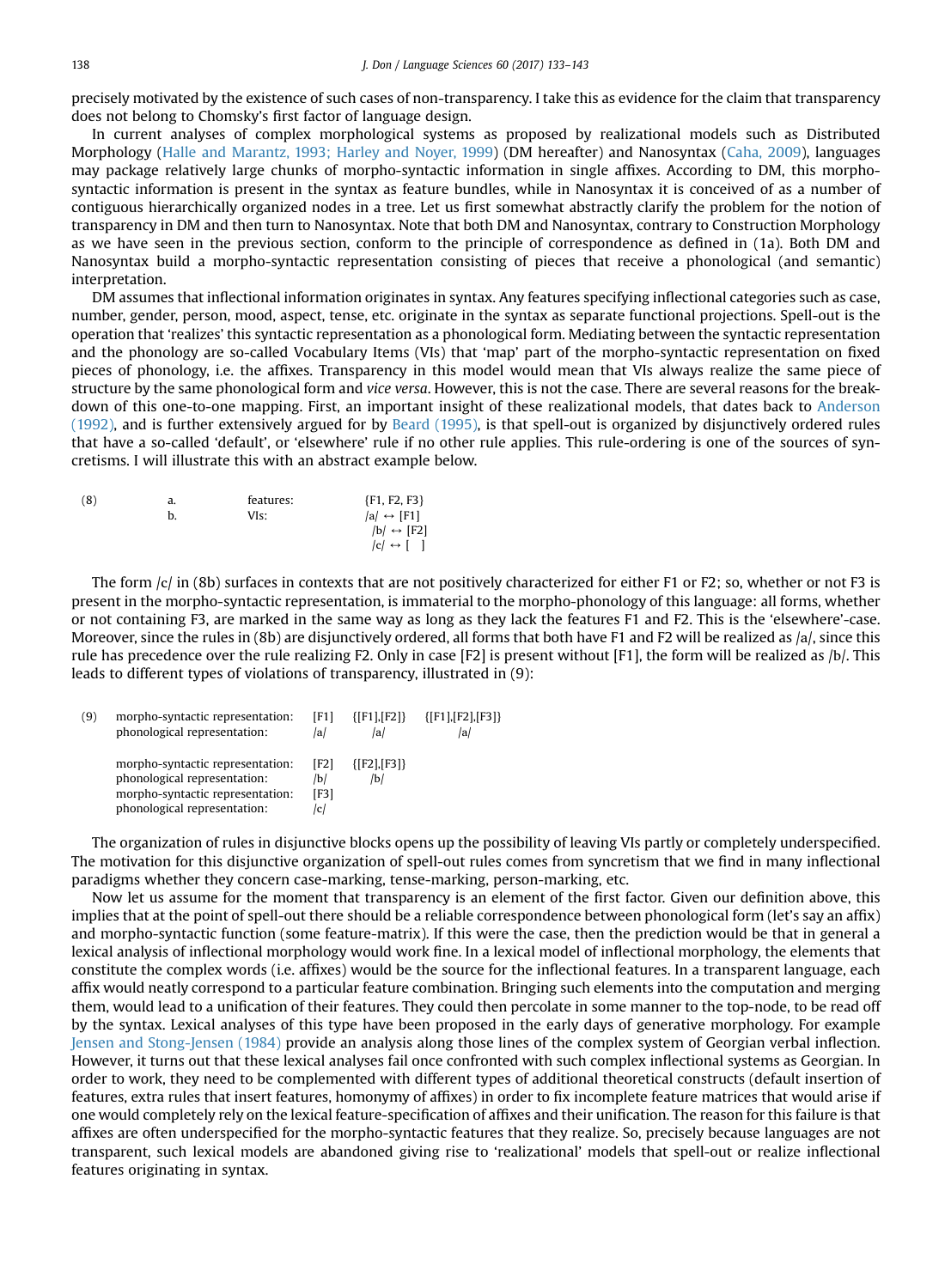A second source for structural mismatches between syntax and its realization comes from 'fusion'. Let us briefly illustrate fusion empirically on the basis of a simple example from Latin:

| (10)<br>sing. | plur.    |
|---------------|----------|
| ros-a<br>nom  | ros-ae   |
| ros-am<br>acc | ros-as   |
| ros-ae<br>gen | ros-arum |
| dat<br>ros-ae | ros-is   |
| abl<br>ros-a  | ros-is   |

There is no separate ending for number and case in the Latin nominal paradigm. Instead, each slot in the paradigm defined by number  $\times$  case has a single realization. Apparently, what is two separate functional heads in syntax (number and case) is fused into a single slot before their realization.

Consider the structure in (11a). If all functional heads {b, c, d, e} would receive a separate spell-out, this situation could in principle lead to a transparent mapping onto the phonology. However, 'fusion' describes the situation in which several nodes are spelled-out by a single affix. Such fusion of two syntactic nodes that are realized by a single affix is a common situation in languages, which clearly violates transparency as defined above.

In DM fusion would comprise an operation on the syntactic structure (such as (11a)) that would merge two heads (e.g. and  $\langle \langle \rangle$ ) either via Lowering (of to  $\langle \langle \rangle$ ) (see [Embick and Noyer, 2007\)](#page-11-0) or via Head-to-head-movement ((of  $\langle \rangle$ ), creating a structure such as (11b). The merged heads would then be spelled out by a single affix.



In Nanosyntax ([Starke, 2009\)](#page-11-0) there is no merging of functional heads prior to spell-out. In order to account for the fused paradigms, this theory employs 'phrasal spell-out' (see also [Caha, 2009;](#page-11-0) for earlier proposals on phrasal spell-out see e.g. [Weerman and Evers-Vermeul, 2002; Neeleman and Szendroi, 2007\)](#page-11-0). The core idea of these proposals is that also nonterminals may be realized. The realization of (11a) for example, would be mediated by a lexical item such as (12) that maps onto a contiguous part of the structure:



Phrasal spell-out renders special syntactic fusion operations superfluous. However, the point here is that, whether one wants to analyze such phenomena in terms of 'phrasal spell-out' or in terms of movement, there is abundant empirical evidence for 'fusion' in natural language. This phenomenon entails that morphosyntax and morphophonology are not in a transparent relation but that two nodes at the morphosyntactic level correspond to a single morpho-phonological item.<sup>4</sup> Apparently, such mismatches do not pose a particular problem for the first language learner; languages show these types of mismatches frequently. For example, [Caha \(2009\)](#page-11-0) shows that case syncretism should be understood in terms of phrasal spell-out, and [Weerman and Evers-Vermeul \(2002\)](#page-11-0) as well as [Neeleman and Szendroi \(2007\)](#page-11-0) show that forms of personal pronouns can be understood in terms of the realization of non-terminals.

Finally, I just mention haplology as yet another source for potential mismatches between morphology and phonology.

Briefly summarizing this section, I hope to have shown that the idea that Transparency, as defined in (1), cannot be a part of Chomsky's first factor of language design. Mismatches between form and meaning are the rule rather than the exception in the morphology of natural languages. Recent theories that model the relation between syntax and phonology such as

<sup>4</sup> Note that any instance of movement (or any remerge) entails a mismatch since the moved element will be related to two structural positions. Since our focus is here on the morphology, we leave these issues further untouched.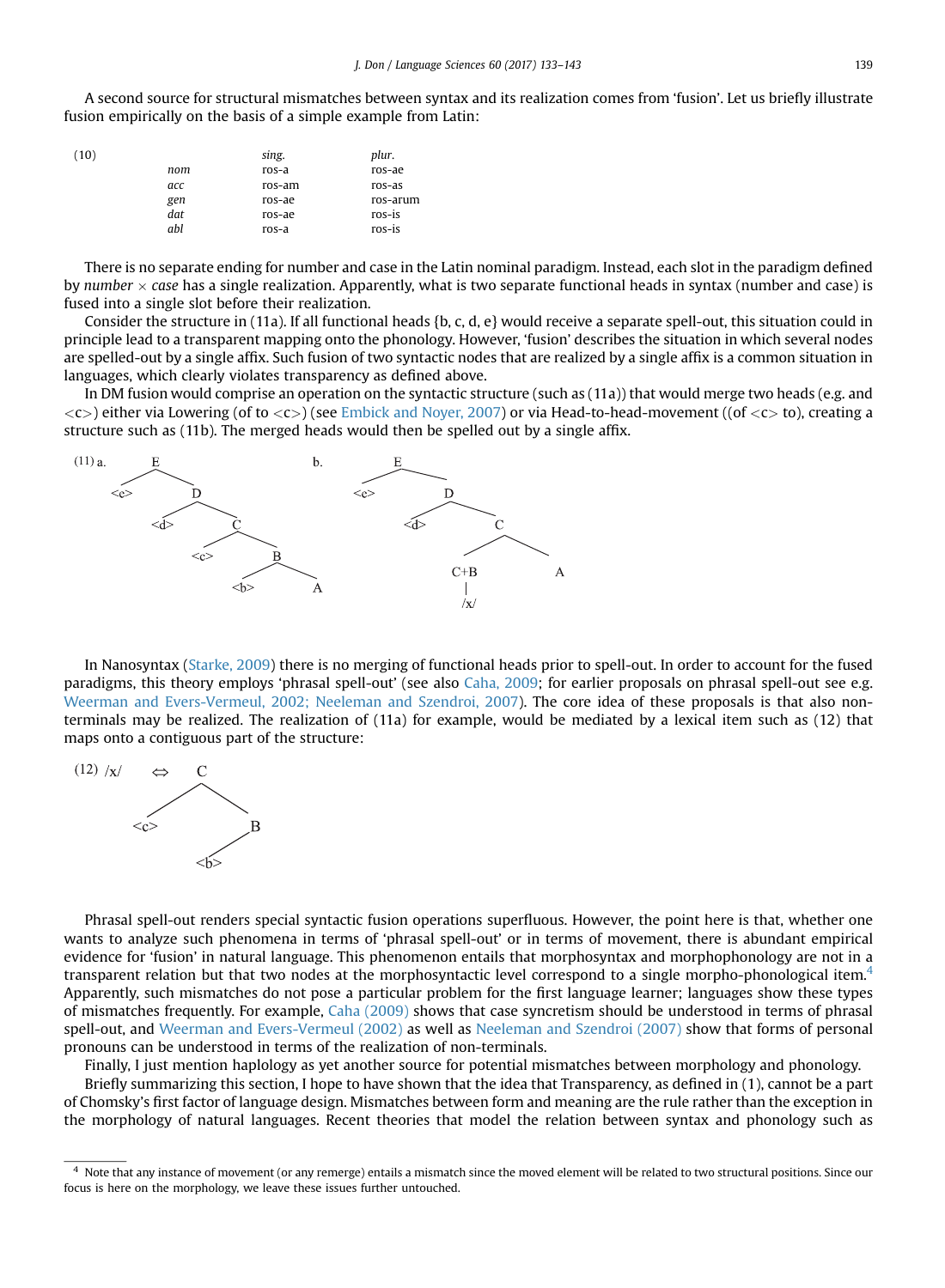<span id="page-8-0"></span>Distributed Morphology and Nanosyntax incorporate several devices precisely to allow for certain types of mismatches between structure and form.

## 4. Transparency as Mutual Exclusivity

Recall from the introduction that [Chomsky \(2005\)](#page-11-0) distinguished three factors in language design: next to the inborn capacity of man to acquire language (i.e. UG), and the environment that will largely determine the outcome of the language acquisition process, there is a third factor that includes principles of data-analysis and efficient computation. Section [2](#page-3-0) argues that, transparency cannot be a principle belonging to the first factor. So, we find ourselves in a somewhat difficult situation since on the one hand our brief investigation shows that transparency has no role to play in the structure of language, whereas on the other [Leufkens \(2013\)](#page-11-0) provides evidence for the claim that creoles show a higher degree of transparency than non-contact languages. The question thus becomes urgent how this result is possible if transparency cannot be part of the first factor of language design? Put differently, what is the source for the observed relative transparency?

If we are right in arguing that transparency does not belong to the first factor of language design, and it is certainly not a factor that is part of the environment (or input), then we may ask whether transparency is somehow a more general cognitive principle that is part of the third factor. For the moment I set aside the question how this may effect the design of language, and of contact-languages in particular. I will get to this issue in Section 4. I will first argue that there is reason to believe that transparency is indeed a principle belonging to the third factor.

Research on word learning has shown that there is an important role for the so-called Mutual Exclusivity Principle [\(Merriman and Bowman, 1989](#page-11-0)). A child, on being prompted to assign a new name to a particular object, will show great hesitation to do so if it already has another name for that particular object. Instead, it will try to pick out a particular part or property of the named object to assign the new name. [Merriman and Bowman \(1989:](#page-11-0) 1) propose "[...] children are disposed to construct mutually exclusive extensions of the terms they acquire." It is easy to see that such a principle, when fully respected, comes down to a one-to-one correspondence between form and meaning for words.

Mutual Exclusivity, that has been shown to help children in acquiring word-meanings (see also e.g. [Markman and Wachtel,](#page-11-0) [1988; Markman et al., 2003\)](#page-11-0), might even be a more general cognitive principle. [Harley \(2014\)](#page-11-0) points out that the Mutual Exclusivity Principle can be seen in operation in other species' learning of sign-symbol mappings.<sup>5</sup> There is evidence from a border-collie that has acquired a little over 1000 form-meaning pairs, that this dog also obeys the Mutual Exclusivity Principle. Apparently then, this principle is not specific to humans [\(Pilley and Reid, 2011\)](#page-11-0).

It is important to note that the Mutual Exclusivity Principle operates in acquiring the meaning of forms. As has been tested this will help children in 'normal' first language acquisition (henceforth: L1A) to more easily extend their vocabulary. However, from Section [2](#page-3-0) we may conclude that this principle is not operative, or at least can be easily overridden, when it comes to the assignment of functional meanings to 'smaller' Vocabulary Items such as affixes. As we have seen there is no such avoidance of homonymy during Vocabulary Insertion, there is fusion, haplology, zero-affixation, etc., nor do children invent distinctive inflectional morphology to distinguish between person-number features of the verb, say, for instance in English. It seems to be the case that the Mutual Exclusivity Principle is only relevant in the learning of content words, i.e. members of the lexical categories N, A and V.

I have argued that transparency as defined in (1) and (2) cannot be part of the design of language. However, from the literature on word-learning we know that there is a much more general cognitive principle that is operative (amongst others) in word-learning and that prevents children from assigning 'labels' (or 'names') to meanings that already have a label. Taking the results of [Leufkens \(2013\)](#page-11-0) seriously, we now face the question how this principle may be helpful in explaining the transparency of creoles, as opposed to non-creoles. I take up this issue in Section 4.

### 5. Why could contact languages show some degree of transparency?

Before I turn to the question how we may explain Leufkens' results, I first want to stress that these results should not be taken to imply that creole languages can be successfully characterized as being fully transparent. For example, the creole language Haitian has only one form nou that encodes both 1PL and 2PL. So, a sentence like nou ale can both mean "we/you-PL went" (see Aboh, this volume). In the same language the form ap can be future or progressive. Accordingly, the sentence Mwen ap manje may both mean "I will eat" or "I am eating" ([DeGraff, 2007; Glaude, 2012,](#page-11-0) and references therein). Rather, it seems to be the case that certain mismatches between form and meaning are generally speaking less abundant in contactlanguages than in languages that do not share such a history. So, we probably best characterize contact-languages as showing a tendency towards a more transparent mapping between form and function.

In this section I would like to formulate a suggestion for future research that could explain such tendency. The suggestion I propose rests on several assumptions: First, as said above, in the formation of contact-languages L2-learners of different age may play a role next to bilingual speakers (see [DeGraff, 2002; Aboh, 2015\)](#page-11-0). Furthermore, L2-learners differ to some extent from L1-learners in the sense that they will have to learn certain (especially inflectional) properties in a different way than L1-language learners (see [Meisel, 2008\)](#page-11-0). This will have a serious effect on the attainment of these

<sup>5</sup> However, [Harley and Tubino Blanco \(2013](#page-11-0): 8) concludes "If true root suppletion exists, as suggested by the data above, it must be the case that the Mutual Exclusivity assumption is just a heuristic, rather than a hard-and-fast, inviolable principle."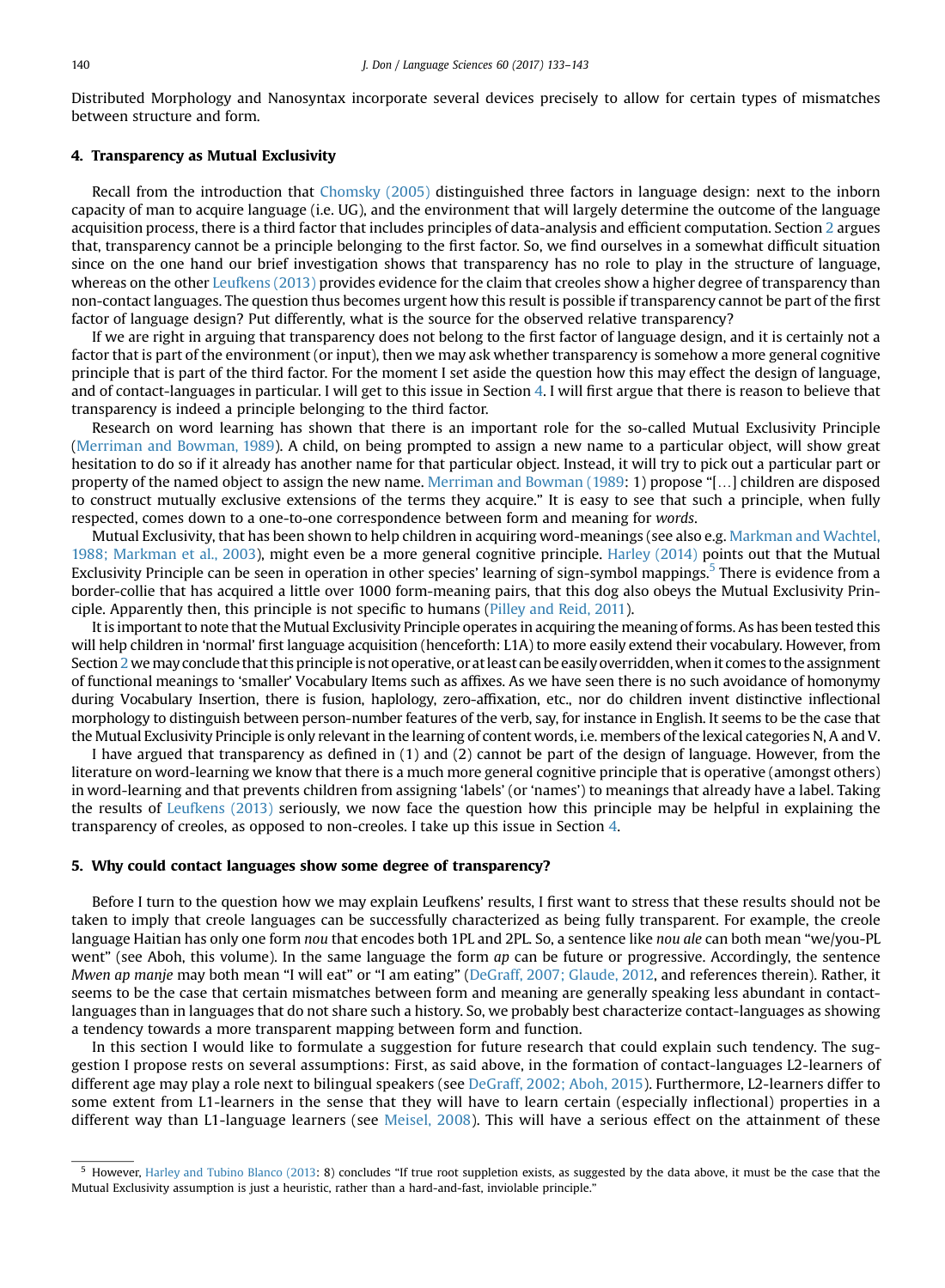properties. Given the right circumstances (see [Aboh, 2015\)](#page-10-0), the result of this L2A may be passed on to new learners and, consequently, to new generations.

More in particular, when it comes to the acquisition of properties that lack direct reference, L2-learners have been shown to rely on declarative knowledge rather than on procedural knowledge, whereas L1-learners rely more on procedural knowledge ([Blom et al., 2008\)](#page-10-0). I surmise that the Mutual Exclusivity Principle may have a more profound effect on systems that result from declarative knowledge ('storage'), than on systems produced by rule-based learning ('computation'). In rulebased systems, the linguistic form only results during on-line computation, whereas in storage-based grammars, the form itself is ready-made. Since the Mutual Exclusivity Principle operates on forms, it can only have a very limited effect on forms that are produced by rules, whereas it will affect those forms that are stored in memory.

Given these ingredients let us sketch how the influence of L2-learners on the formation of a creole may lead to a more transparent language, or a 'minimal interface' [\(Kihm, 2003\)](#page-11-0). The general reasoning is as follows. Since I assume that L2 learners will rely more on storage of full forms or frames, the mechanisms discussed in Section [2](#page-3-0) that allow for mismatches between morpho-phonology and morpho-syntax will not be immediately available to them. Rather, they will be guided by the Mutual Exclusivity Principle which steers them, at least as far as their word-learning is concerned, towards a one-form-one function mapping.

We will have to make a distinction between different types of situations; first we will see what happens in case the learner encounters two forms that differ in some abstract morpho-syntactic property F. Second, we will see what happens in case the learner encounters a single form that is compatible with more than one morpho-syntactic feature.

Suppose that in the L2 there are two morphologically complex forms [[a] b] and [[a] c] that are both frequent enough for the learner to encounter. In order to parse the forms into the parts [a], [b], and [a], [c] respectively, the learner needs to be able a. to recognize the difference in environment in which both forms occur; and b. to associate the formal difference between [b] and [c] with this contextual difference (i.e. set up the relevant correspondence relation). Suppose now that this difference between the two forms is some abstract feature [F] that expresses e.g. gender or case. Such features are considered non-transparent in [Leufkens \(2013\).](#page-11-0) It may very well be that the L2-learner is unable to access such a feature. That indeed an abstract feature may be difficult to access for some L2-learners is found in e.g. [Blom et al. \(2008\)](#page-10-0) who show that older L2-learners of Dutch have difficulty in acquiring gender. If such is the case then the difference between [[a] b] and [[a] c] is beyond some learners' capacity and what results for those learners are two forms that express identical semantic content. At that point the Mutual Exclusivity Principle kicks in and these learners will revert to one of the two forms (probably the most frequent one) and simply ignore the other. As a result the morpho-syntactic difference between the two forms disappears and the language becomes more transparent. $6$ 

Two remarks are in order here. First, note that not just any feature will be beyond the capacity of a late learner of the language. Current research ([Meisel, 2008](#page-11-0)) seems to suggest that different linguistic properties are related to different critical age periods for acquisition. So, we especially expect effects for those features for which the window of acquisition seems to close early. Second, the effects should be found most prominently in case the 'late' learners revert to storage of complete forms. Only in these circumstances the Mutual Exclusivity Principle can take effect and will drive out one of two competing forms. However, in case the learner acquires something like Verb-second, full storage of whole phrases seems highly unlikely in view of the computational costs, and consequently, the Mutual Exclusivity Principle will take no effect, and non-transparency results.

I believe that there is no reason to make a sharp distinction between inflectional and derivational morphology when it comes to differences between early and late acquisition. From a theoretical point of view such a distinction is questionable given that a framework such as DM does not make a principled distinction between these types of morphology. But also empirically, there are indications that second language learners treat derivational morphology differently from first language learners (see e.g. [Silva and Clahsen \(2008\)](#page-11-0)). This is also fully in line with work by e.g. De Graff on Haitian Creole ([DeGraff, 2007](#page-11-0)).

For concreteness sake, consider an L2-learner of Dutch trying to make sense of the opposition between (13a) and (13b), while at the same time (13c) and (13d) also being part of the input:

| (13) | d. | het grot-e meisje<br>'the-neuter big-INFL girl' | b. | een groot meisje<br>'a big girl'    |
|------|----|-------------------------------------------------|----|-------------------------------------|
|      |    | de grote-e jongen<br>'the-common big-INFL boy'  | α. | een grot-e jongen<br>a big-INFL boy |

 $<sup>6</sup>$  Some evidence for this kind of development may come from the following. In some French-based creoles (e.g. Haitian, Mauritian creole) certain words</sup> have the determiner fused to them. In (i) I listed a couple of examples from Haitian:

| lakapital | $($ >la capitale in French $)$ | 'capital' |
|-----------|--------------------------------|-----------|
| lakay     | $($ >la case)                  | 'house'   |
| lakou     | $($ >la cour $)$               | 'yard'    |
| lapolis   | $($ >la police)                | 'police'  |
| legliz    | $($ >l'eglise)                 | 'church'  |
|           |                                |           |

These nouns have a generic meaning. The crucial observation is that it is not well understood why French-based creoles and not English-based creoles have a small set of nouns with this peculiar property. This would be explainable if the fusion of the determiner is seen as the loss of gender, due to L2acquisition. Because not all learners will engage in this, we may also have an explanation why this property is limited to a relatively small set of nouns in these French-based creoles (cf. [Aboh, 2015:](#page-10-0) 70–1). (Thanks to Enoch Aboh for this suggestion).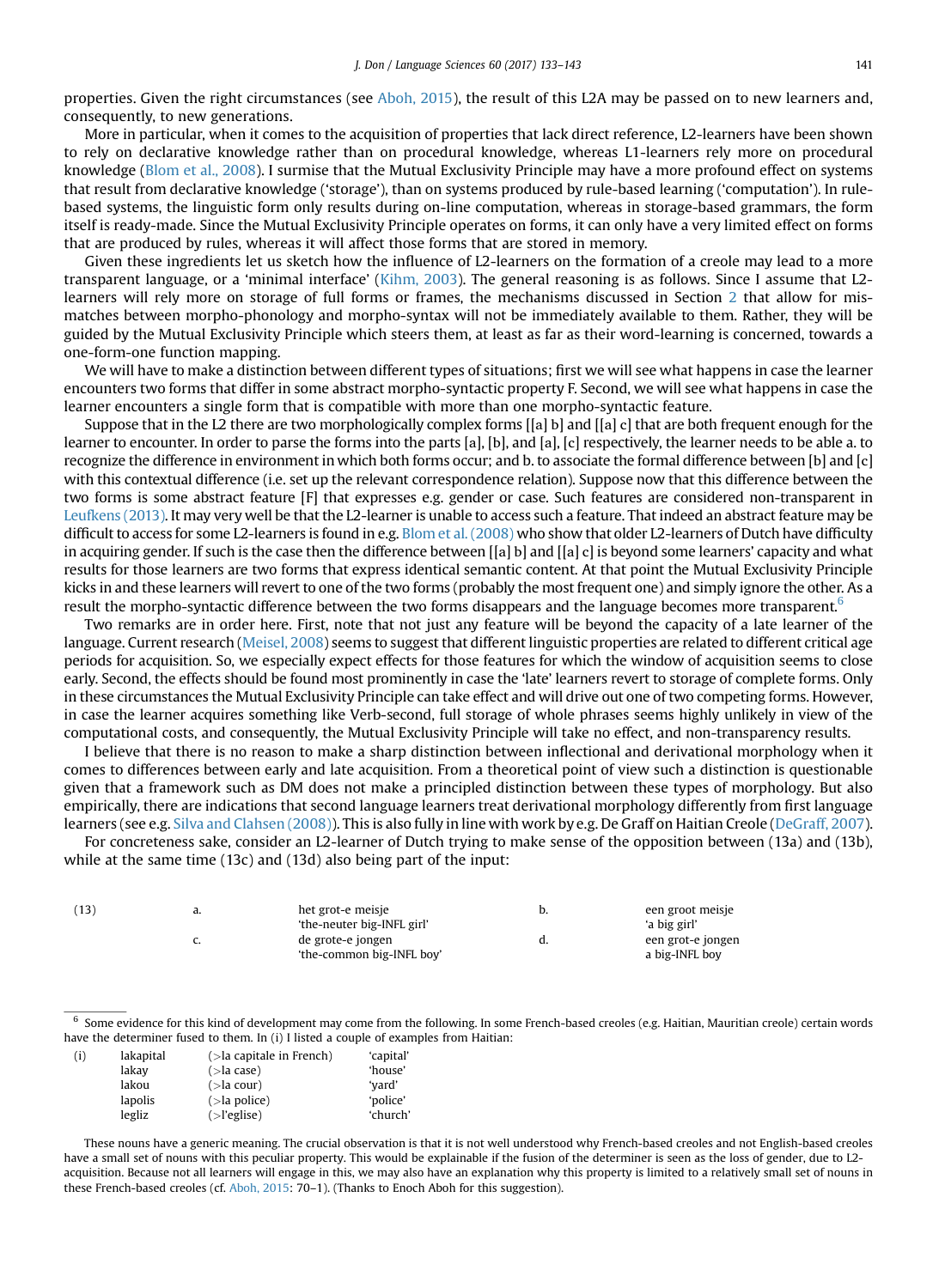<span id="page-10-0"></span>As one can see in Standard Dutch the adjective is not inflected if the head noun is both neuter and indefinite. However, as Blom et al. (2008) show, the gender property is not easy to acquire by (adult) L2-learners. As a result, they will more or less guess when to use the inflected adjective or the bare form. If we assume that such 'guessing' input would be the basis for the construction of a new language, as could be in the case of a contact language, then the lack of systematic input will give room for the Mutual Exclusivity Principle that will force a single form rather than two in free variation. (This seems what happened in the loss of gender in Afrikaans and Negerhollands, see [Muysken, 2003, 2013\)](#page-11-0). As a result it is no surprise that the inflectional ending will rapidly disappear, resulting in a more transparent system.

More generally, since agreement in whatever form will always result in multiple forms with one and the same referential meaning, combined with the idea that late L2-learners do not easily pick up inflection, this will create a situation in which the Mutual Exclusivity Principle becomes a determining factor. Therefore, the prediction of our reasoning here is that agreement in whatever form will always be a potential victim of creolization.

A different situation may arise in the case of synonymy or contextual spell-out. Let us assume that the morpho-syntactic property being realized in this case is accessible for the L2-learner. For example, nominal plurality may be more easily accessible than case or gender since it has a clear and systematic semantic contribution. To keep matters simple, let us further assume that nominal plurality is expressed by two different affixes -a and -b. At some point an L2-learner will have found out that -a 'means' plurality. The way this is achieved is probably by comparing multiple forms all having a plural meaning and all having the same affix (see e.g. [Pinker, 1984](#page-11-0) for such learning scenario's). This affix is learned before affix -b, probably because of its higher frequency, or it being phonetically more salient. The affix -b, expressing the same notion, is now under serious threat. Any attempt to set up a correspondent for -b will fail since the correct one, nominal plurality, is excluded because of the Mutual Exclusivity Principle. Therefore, the learner has no room for this affix and the prediction is that it will be lost, again leading to a situation that is more transparent.

### 6. Concluding on complexity

How alluring the picture of a fully transparent language may be from the perspective of the reverse engineer, I hope to have shown above that this picture is wrong; there is hardly any empirical evidence for such a principle as a first factor of language design. Rather, it seems that mismatches between the levels of morpho-syntax and morpho-phonology are the bread and butter of grammars taking form in processes such as contextual spell-out, fusion, haplology, etc. Such mismatches would be expected to be much less frequent if they were not part of the design of language. It is for these good reasons that models of the interface between syntax and phonology allow for such mismatches and incorporate operations that displace, alter or even delete material before the spell-out takes place.

This shows that from the perspective of the L1-learner 'transparency' cannot be taken as a measure of complexity. L1 learners easily cope with all kinds of mismatches between form and function: to them such mismatches are not a complicating factor. However, what may be simple and straightforward for L1-learners can pose serious difficulties for L2-learners. For the L2-learner languages with many mismatches between form and function will be harder to acquire: we may say that to them such languages are more complex, than languages without such mismatches.

We believe that this difference in perspective may also help to explain the results of the transparency measurements of [Leufkens \(2013\).](#page-11-0) Since in the formation of creoles we often find a significant role of late L2-learners, a tendency towards more 'transparent' patterns can be expected. More specifically, we have suggested that these learners will be guided by the Mutual Exclusivity Principle which provides a possible, albeit somewhat programmatic, an answer to the surprising observation of [Kihm \(2003\)](#page-11-0), and [Leufkens \(2013\)](#page-11-0) that creoles seem to have such near transparent lexicon–syntax interface.

### Acknowledgements

I am very grateful to Enoch Aboh for discussion, comments and support. I also thank Fred Weerman for comments on an earlier version of this paper.

### References

[Aboh, Enoch O., 2015. The Emergence of Hybrid Grammars. Language Contact and Language Change. Cambridge University Press, Cambridge.](http://refhub.elsevier.com/S0388-0001(17)30016-5/sref1)

[Aboh, Enoch O., 2016. Creole distinctiveness: a dead end. J. Pidgin Creole Lang. 31.](http://refhub.elsevier.com/S0388-0001(17)30016-5/sref2)

[Aboh, Enoch O., Ansaldo, Umberto, 2007. The role of typology in language creation: a descriptive take. In: Ansaldo, Umberto, Matthews, Stephen M.,](http://refhub.elsevier.com/S0388-0001(17)30016-5/sref3) [Lim, Lisa \(Eds.\), Deconstructing Creole. John Benjamins, Amsterdam, pp. 39](http://refhub.elsevier.com/S0388-0001(17)30016-5/sref3)–66.

[Ansaldo, Umberto, 2004. Contact, typology and the speaker: the essentials of language. Lang. Sci. 26, 485](http://refhub.elsevier.com/S0388-0001(17)30016-5/sref4)–494.

[Antilla, 1972. An Introduction to Historical and Comparative Linguistics, third ed. Harcourt Brace Jovanovich, New York](http://refhub.elsevier.com/S0388-0001(17)30016-5/sref5).

[Aronoff, Mark, 1980. Contextuals. Language 56, 744](http://refhub.elsevier.com/S0388-0001(17)30016-5/sref6)–758.

[Anderson, Stephen R., 1992. A-morphous Morphology. Cambridge University Press, Cambridge.](http://refhub.elsevier.com/S0388-0001(17)30016-5/sref7)

[Bakker, Peter, Daval-Markussen, Aymeric, Parkvall, Mikael, Plag, Ingo, 2011. Creoles are typologically distinct from non-creoles. J. Pidgin Creole Lang. 61, 5](http://refhub.elsevier.com/S0388-0001(17)30016-5/sref8)– [42.](http://refhub.elsevier.com/S0388-0001(17)30016-5/sref8)

[Beard, Robert, 1995. Lexeme-morpheme Base Morphology. Suny Press, New York.](http://refhub.elsevier.com/S0388-0001(17)30016-5/sref9)

[Blom, Elma, Poli](http://refhub.elsevier.com/S0388-0001(17)30016-5/sref10)[senská, Daniëlle, Weerman, Fred, 2008. Articles, adjectives and age of onset: the acquisition of Dutch grammatical gender. Second Lang. Res.](http://refhub.elsevier.com/S0388-0001(17)30016-5/sref10) [24, 297](http://refhub.elsevier.com/S0388-0001(17)30016-5/sref10)–331.

[Bobaljik, Jonathan, 2008. Paradigms, optimal and otherwise: a case for skepticism. In: Bachrach, Asaf, Nevins, Andrew Ira \(Eds.\), In](http://refhub.elsevier.com/S0388-0001(17)30016-5/sref11)flectional Identity. Oxford [University Press, Oxford, pp. 29](http://refhub.elsevier.com/S0388-0001(17)30016-5/sref11)–54.